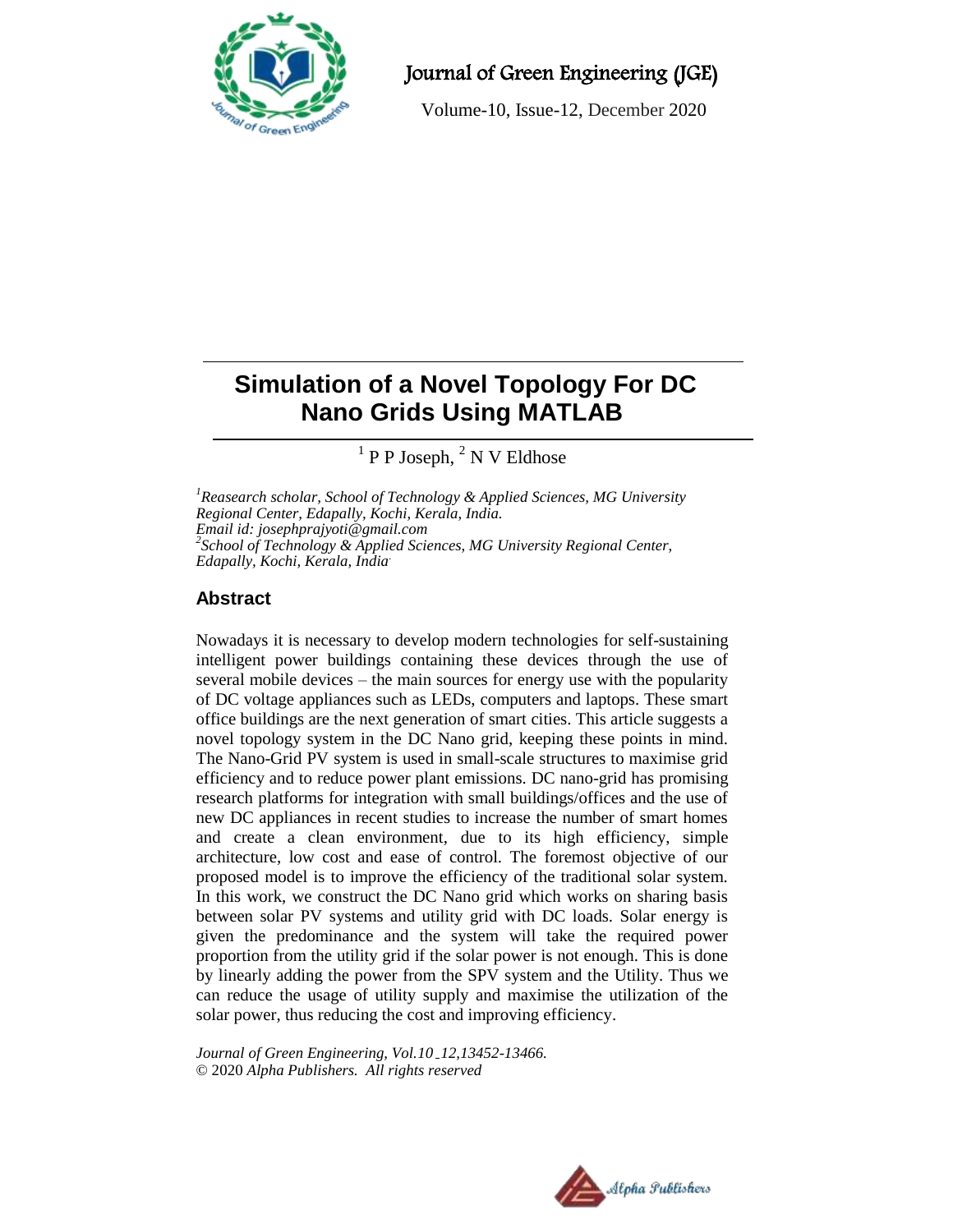**Keywords:** DC Nano grid, DC voltage, Maximum power point tracker, solar panel, Zeta converter.

### **1 Introduction**

In recent years the interest in renewable energy resources in energy production was becoming increasingly important due to declining coal and other fossil fuels, expensive and rising environmental problems. The two key driving factors for the construction of DC Nano-Networks in the rural areas are energy conservation and continuous electricity needs in remote villages. The advantageous technologies for satisfying demand in these areas are Solar Photovoltaic (PV), fuel cell and Wind. DC Nano-grid systems have to combine solar or wind energy sources with battery-based storage [1 and 2] due to the varying existence and reliance of these sources on atmospheric conditions.

There have been several attempts to build a sustainable house in remote areas, also known as Net Non-Energy Homes (NZEH) [3]. The building blocks for aesthetics and power management technologies fused modern architectural features, using PV modules as building blocks to allow use of durable resources. The electric power system of a remote zone or a new commercial building is a subset of intelligent grid systems and is called a Nano-Grid by many authors [4]. Several controllers and techniques for a DC nano-grid device have been built here.

The high cost of capital is one of the biggest issues with the construction of a DC nano grid. To achieve a reasonably reliable system at minimal costs, an optimum sizing procedure is required for an independent solar photovoltaic system [5]. Many size optimisation methods for the selection of optimum number of photovoltaic modules and battery storage capacity are currently available [6]. The PV array size for DC nano grids depends on weather information as well as on the temperature and solar irradiation, and it has not been tried so far. If the energy management system is included [7], the size of the panels will be substantially reduced. In addition, energy efficiency would reduce peak loads [8], thus improving the efficient use of renewable resources. In addition, if the working time of the DC loads is modified, the size of the PV array and storage will decrease significantly. In recent reports, the development of new appliances suggested that smart offices should be increased in order to create an efficient and green friendly climate. As a result, the appliance industry has deliberately begun manufacturing new technology and software to create smart systems [9],[10],[11].

The key contribution of this paper is the design of a new topology in the DC Nano-grid system to increase the reliability on the DC source, which decreases costs and saves more electricity. For this reason, the DC nano-grid is used to produce and increase the power efficiency of the loads.

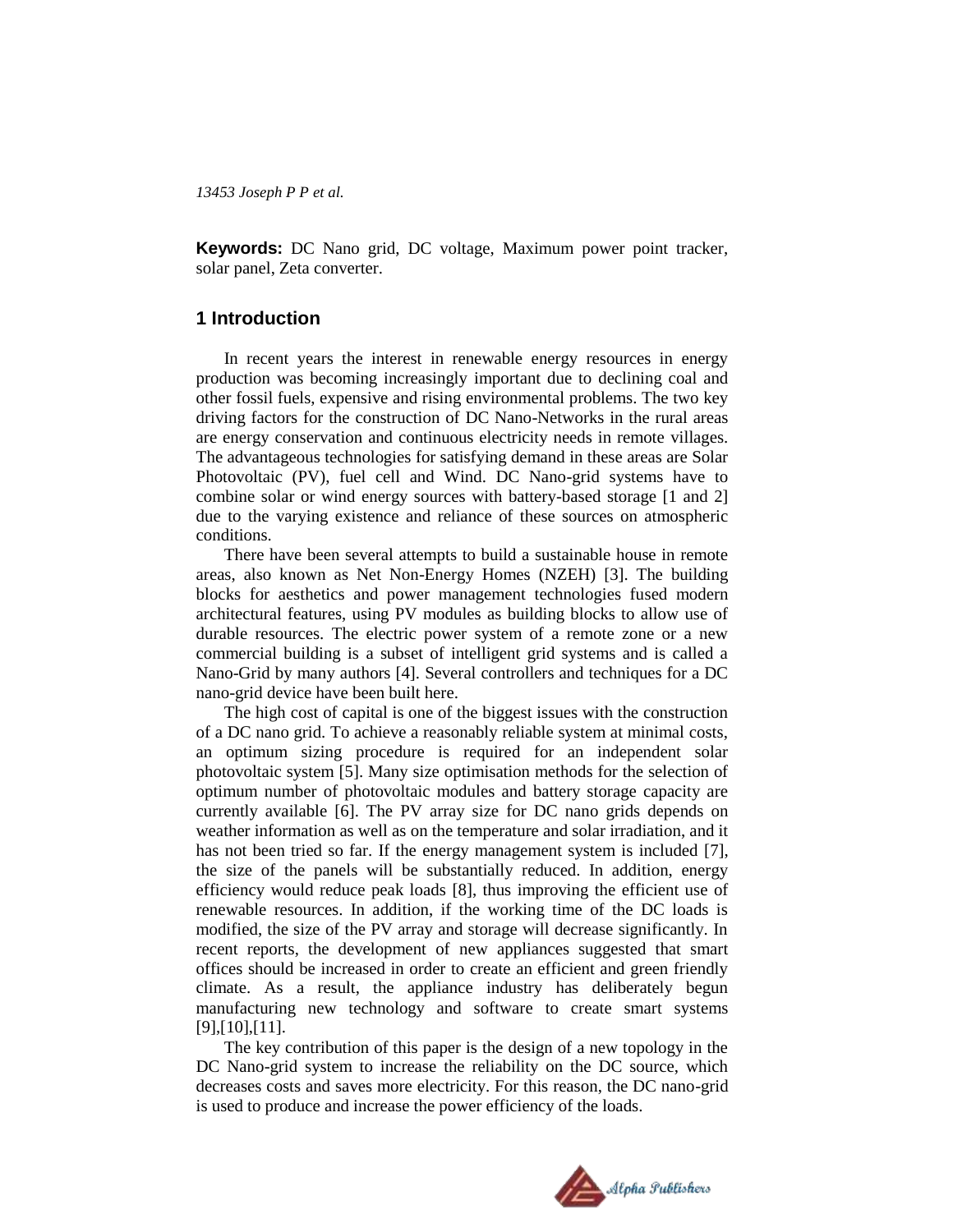Typical DC loads are used to create DC nano-grids to minimise the amount of power consumption by using the buck converter at the utility end. A Zeta converter is used to improve the stability of the DC load output voltage in end of the solar PV system.

# **2 Proposed Method Design And Simulation**

A DC nano-grid system is a small, renewable-based power grid system. An rise in the release of atmospheric gas emissions that cause global warming is leading to renewable, safe and environmentally friendly sources of energy. Photovoltaic photovoltaic plant is the most frequent renewable source used because of its safe, quiet, cost-efficient and simple installation. With changes to the sunlight radiation and power quality, however, the performance of PV systems is changing. Thus, the world is dependent on these renewable energy sources. The model simulation circuit diagram is shown in Figure 1 below. In Matlab/Simulink software the proposed device is built and implemented, in which solar cells convert sunlight to PV DC Voltage.

In this proposed model, we introducing the new topology to provide maximum voltage with better efficiency and also working on a sharing principle of solar and grid utility. Converter topology model as Zeta converter and buck converter, which stabilize the output voltages to the DC load. In MPPT section, we used the IC technology scheme to provide maximum power from available sunshine.

The results of this approach are also economic, enhancing reliability and energy conservation for the better performance of load DC voltage.

The system current bands can be modified to control the bus voltage and adapt the current. This current is fired in the same angular frequency into the grid. The current hysteresis control loop reference is created by a PI controller on the DC voltage control loop with the Discrete PI control and the voltage is metered and viewed by scope. The system uses the DC loads to work in DC so conversion levels can be decreased in the DC/AC converter rather than handle regular AC loads due to the specified power conversion and adequate power losses on the system. This leads to an improvement in device performance by reducing the corrective loads.

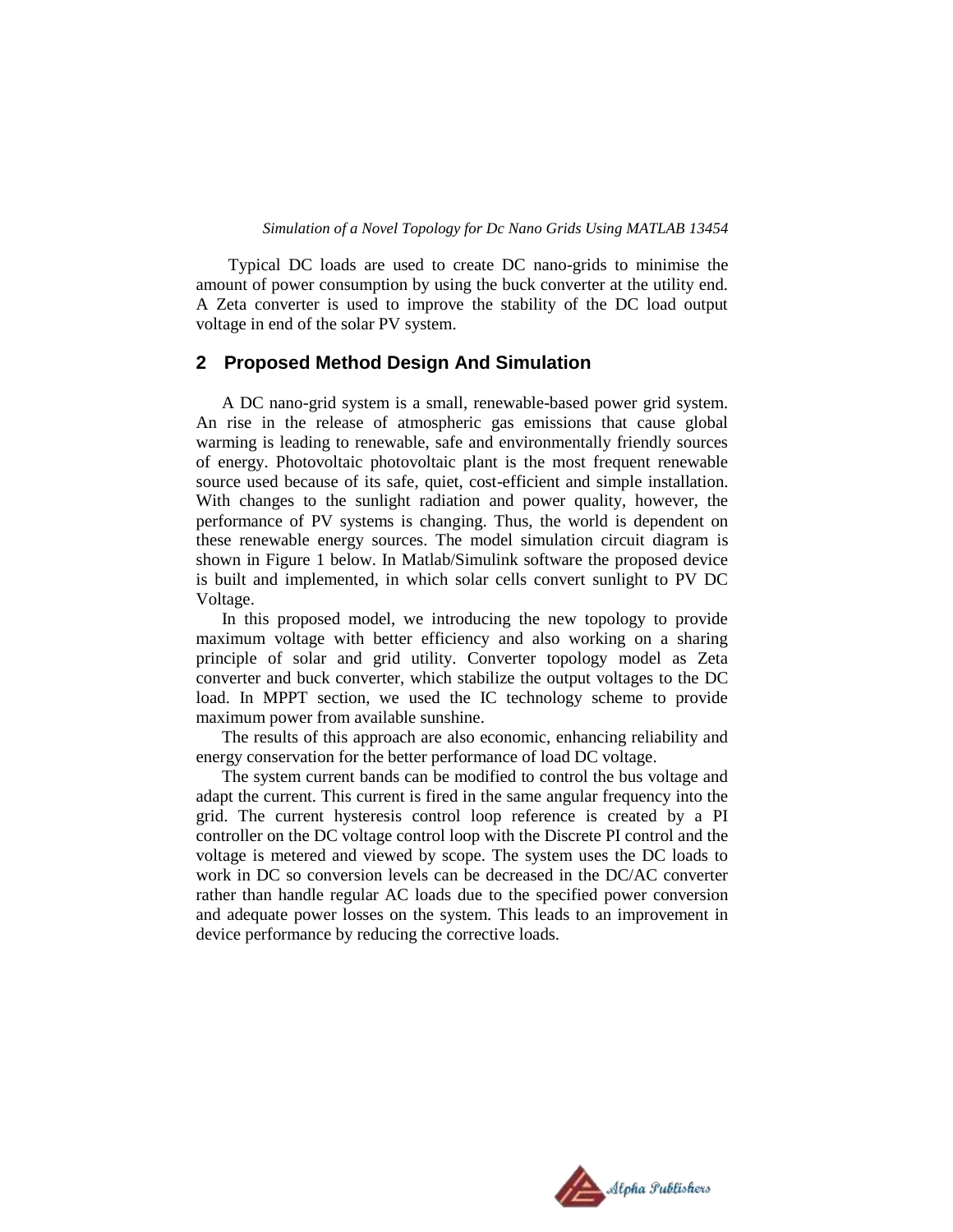

**Figure 1** Circuit diagram of the proposed DC nano-grid system

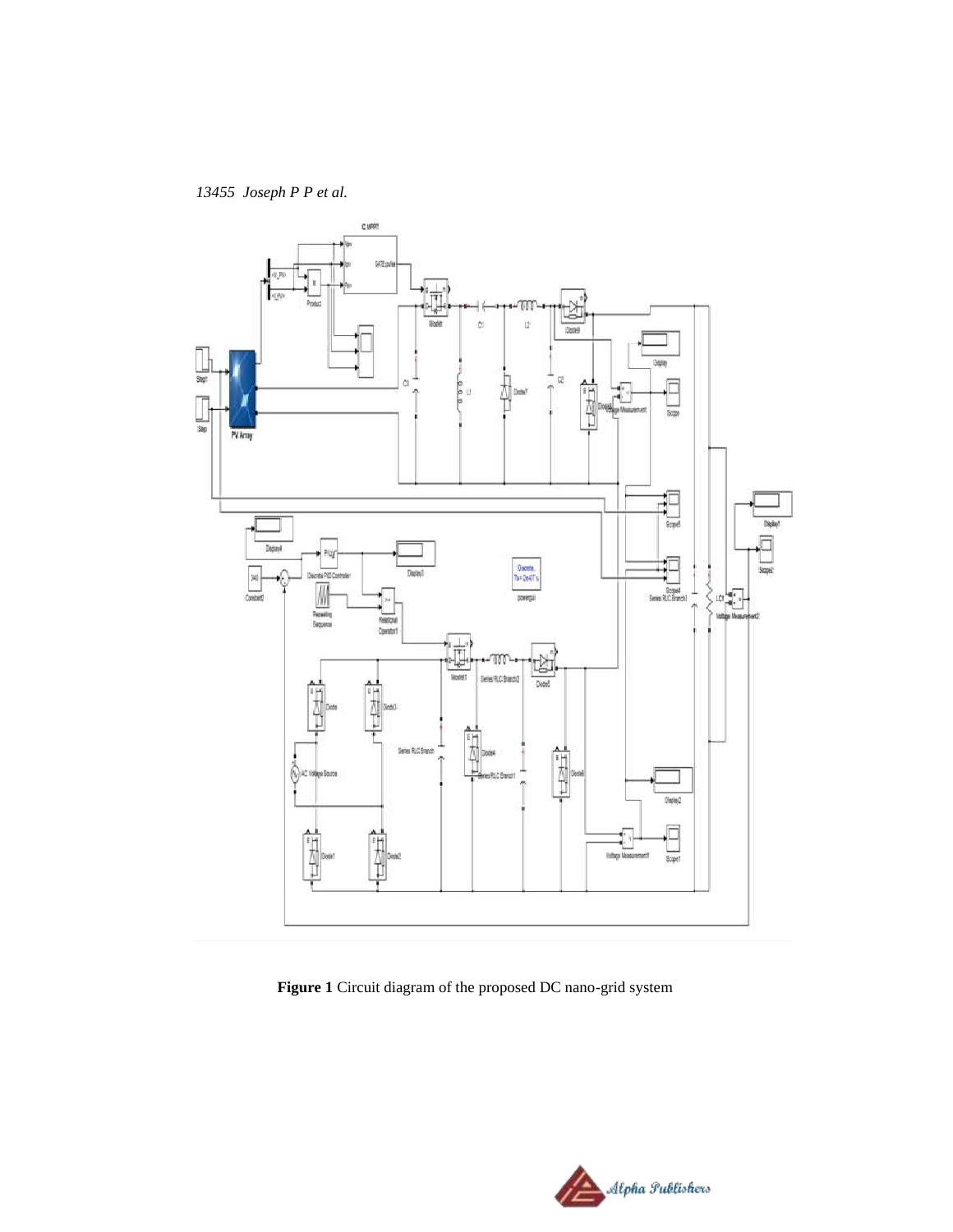*Simulation of a Novel Topology for Dc Nano Grids Using MATLAB 13456*

# *2.1 PI controller*

Different controller types are used to enhance control systems performance. We used in this study controllers such as photovoltaic proportional and integral controllers. The proportional integral controller generates the output of the proportional and integral controllers. The block diagram of the negative feedback of the unit is shown in Figure 2 in the following chart along with the proportional integral controller. A PI controller is supplied with the instantaneous voltage. The integrated term in the PI controller increases monitoring by reducing the transition from the solar to the utility grid instantaneously. Solar pv controller aims to monitor unpredictable DC voltage fluctuations, such as changes in the environment, solar PV irradiation.



**Figure 2** proportional integral controller.

### *2.2 Maximum Power Point Tracking (MPPT) Controller*

DC blocks must act as buffers between PV generators and the DC connector in PV systems to increase input voltage at the required DC connection voltage and track the maximum power point for PV. PV systems must (MPP). The MPPT method of incremental conductance was adopted [12] because of its quick and precise power tracking capability. A proportional–integral controller diminishes the error  $dI/dV + I/V$ , then, its yield passes over a voltage controlled oscillator. An IC MPPT is the form in which the above stated disadvantages are overridden. The terminal voltage of the table will always be set to the MPP voltage in this process. It is focused on the PV module's incremental and instantaneous activity.

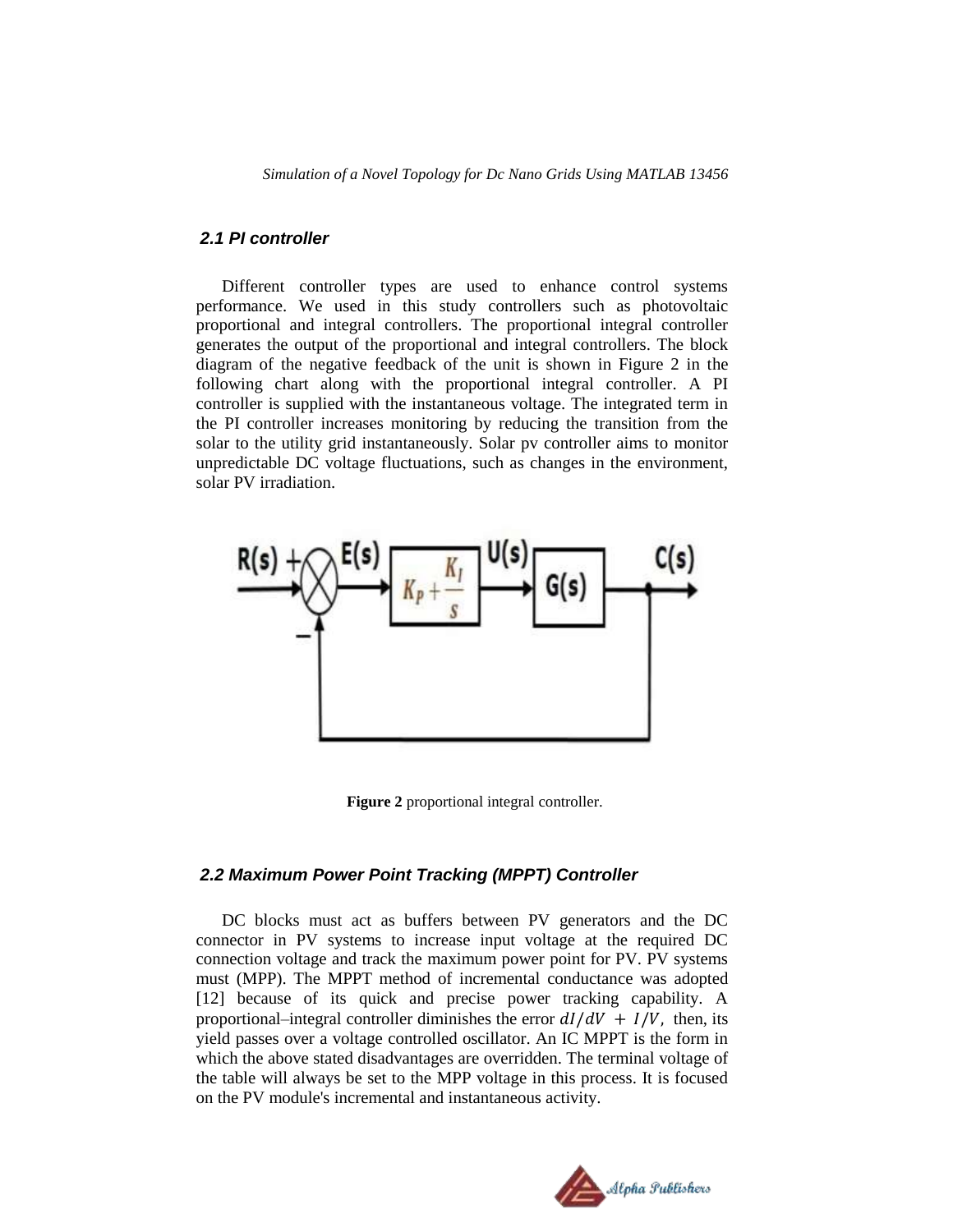#### *2.3 Buck Converter*

A higher input dc voltage is converted to a lower dc output voltage. Figure 3 shows the basic topology of the dc-dc buck converter. It includes a managed SW switch, an unregulated switch diode (D), an L-inductor, C capability and load resistance (R). The conversion definition assumes that all components are ideal and the conversion unit even works in continuous driving mode. Buck converter is interface with end of the utility grid to deliver the proper voltage supply [13].



**Figure 3** Buck converter circuit diagram

# **3 Simulation Result**

The diagram of the proposed system designed in MATLAB and Simulink shown in below figure 4. Which include the PV module electrical circuit. The given components are choose according to the setup. The PV module is moulded using electrical characteristics to provide the output voltage of the PV module. The PI control loop is eliminated and the duty cycle is adjusted directly in the MPPT. To compensate the lack of PI controller loop in the proposed topology. The MPPT scheme is directly connected with the Zeta converter, which is connected to the end of the solar PV system.

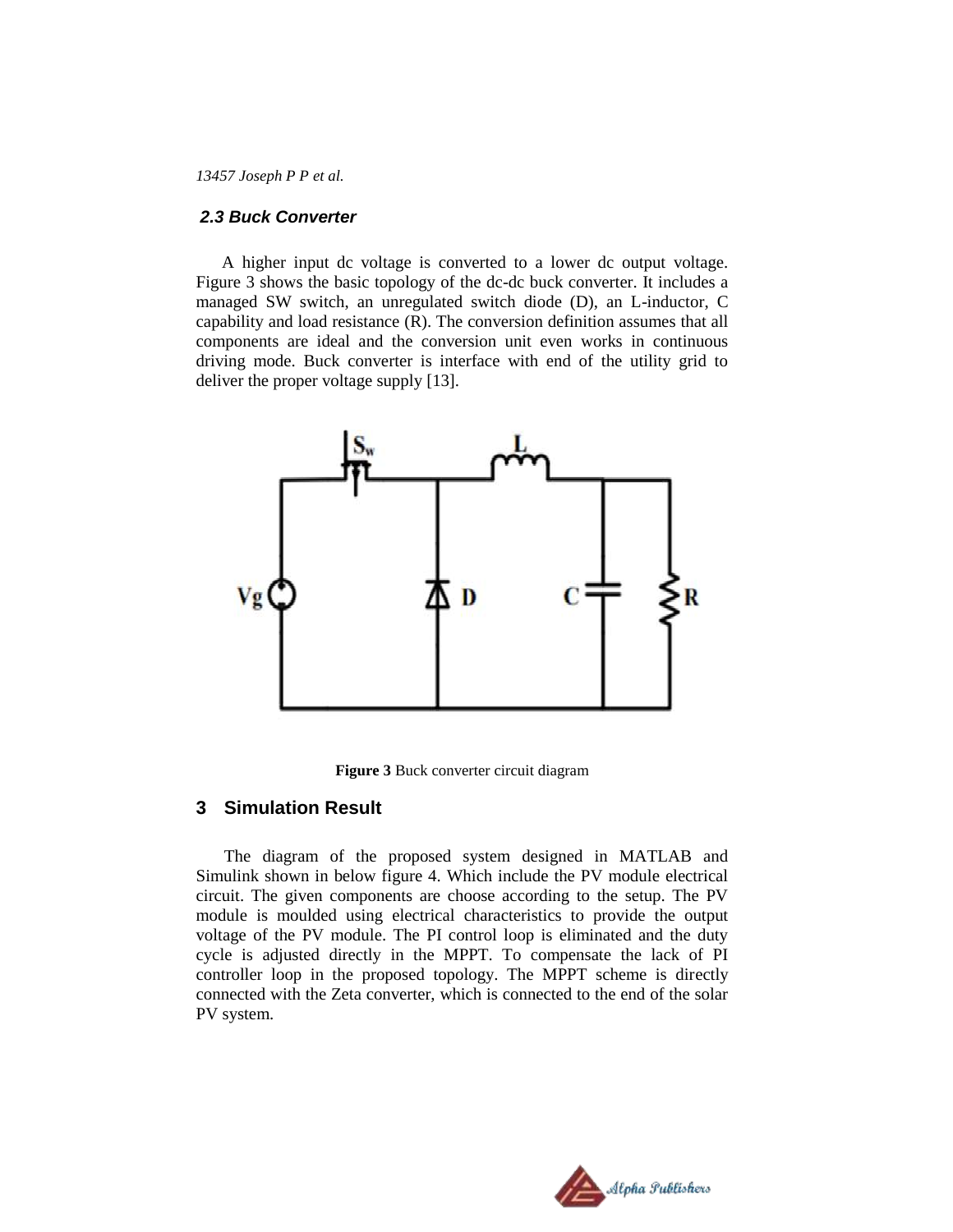

**Figure 4.** Simulation circuit diagram of MPPT solar PV system

Because the PV system of solar panels is directly environmentally dependent, the PV production is also dependent on load current, irradiance and temperature. Variation and irradiation of the current load is investigated in real time. A small irradiance variance leads to a disruption of the output parameters generated from the PV module due to environmental conditions.

In Fig. 5 shows the effect of changing the irradiance on the purposed system at no load. In this figure X axis represent the time (seconds) and Y axis represent the voltage (volts). The PV module output voltage irradiance is constant on 1000w/ m2. These findings show that non-uniform PV modules' irradiation creates more complex PV array features, e.g. several power peaks appear in the P–V curves. Here are ways of enhancing the model's precision, which focuses on the electrical features of PV modules in non-uniform irradiance conditions. Part of the work was completed, for example a model for simulating circuit topology and its control strategy on uniform irradiance conditions.

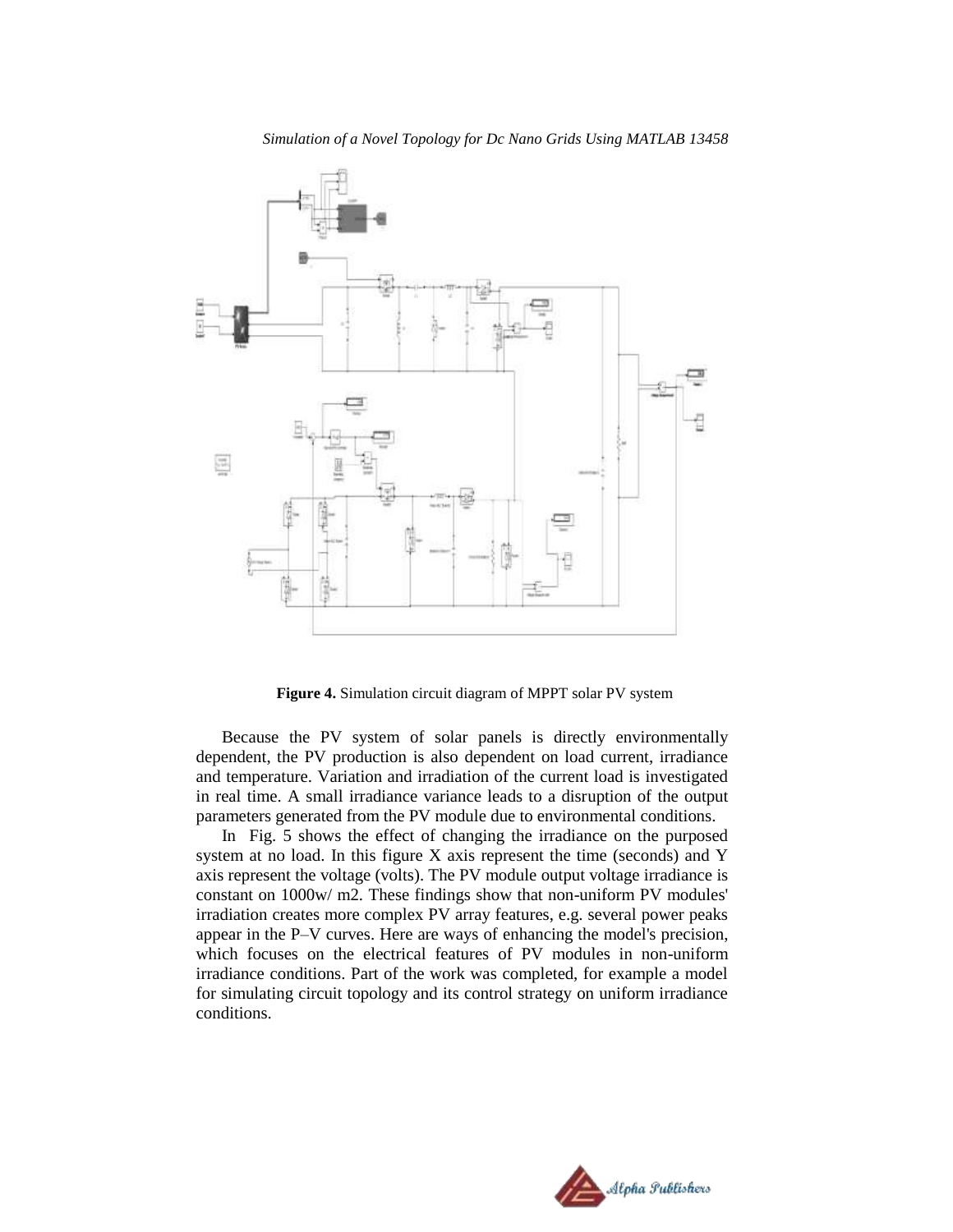

**Figure 5** The PV module output voltage in irradiation condition

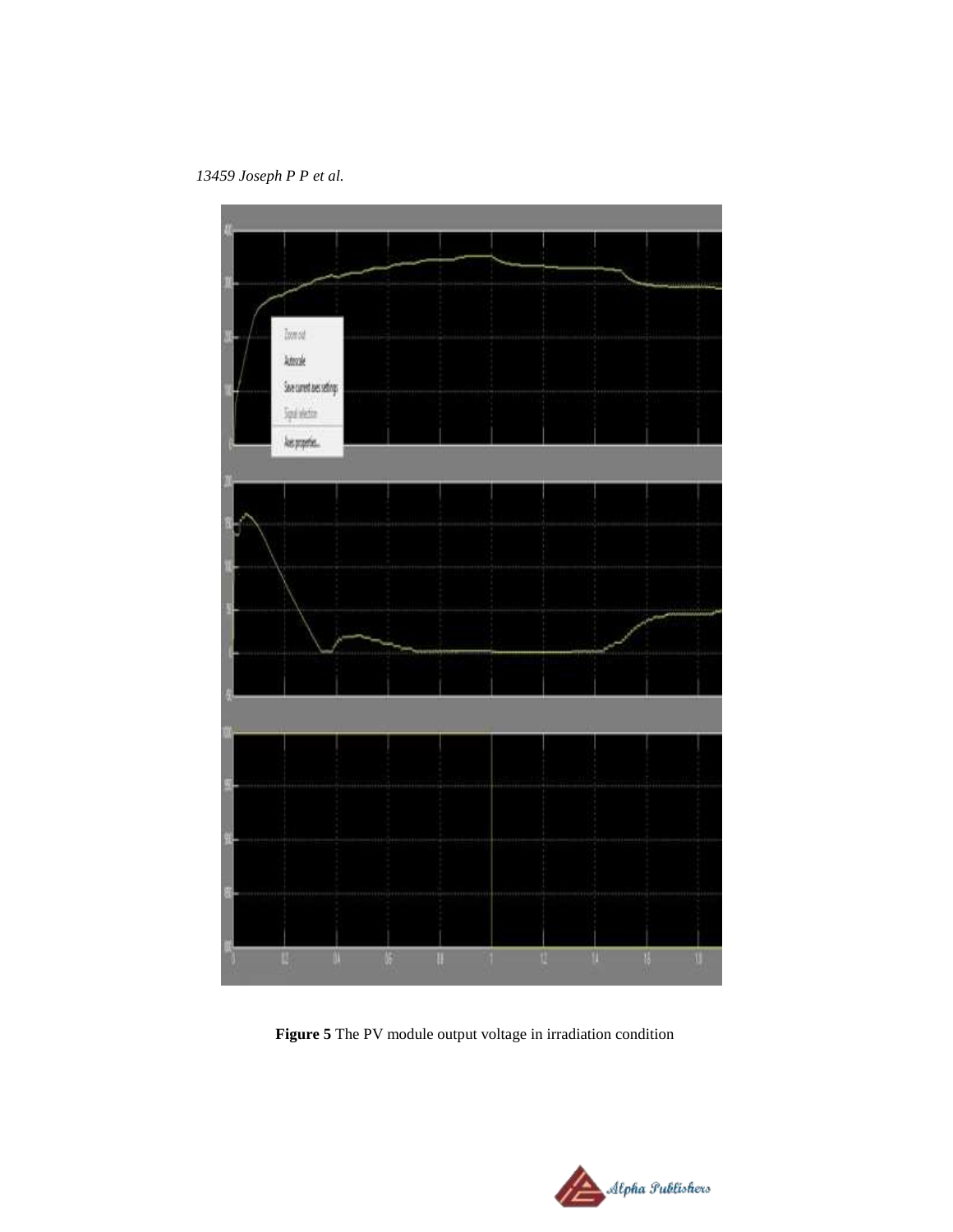

**Figure 6** solar power output (Zeta converter is connected at the end)

The figure 6 represent that the solar output voltage, while zeta converter is connected at the end of the output, the stability of output voltage is graphically represented in the figure 5, here x axis labelled that the time and y axis labelled that the time (ms). Zeta converter is an intermediate power processor in the PV system that adjusts the amount of voltage to obtain full power from the PV array. Changing the voltage and turning the fixed charge into a variable load is nothing more than that grid utility.



**Figure 7** solar power output (buck converter is connected at the end)

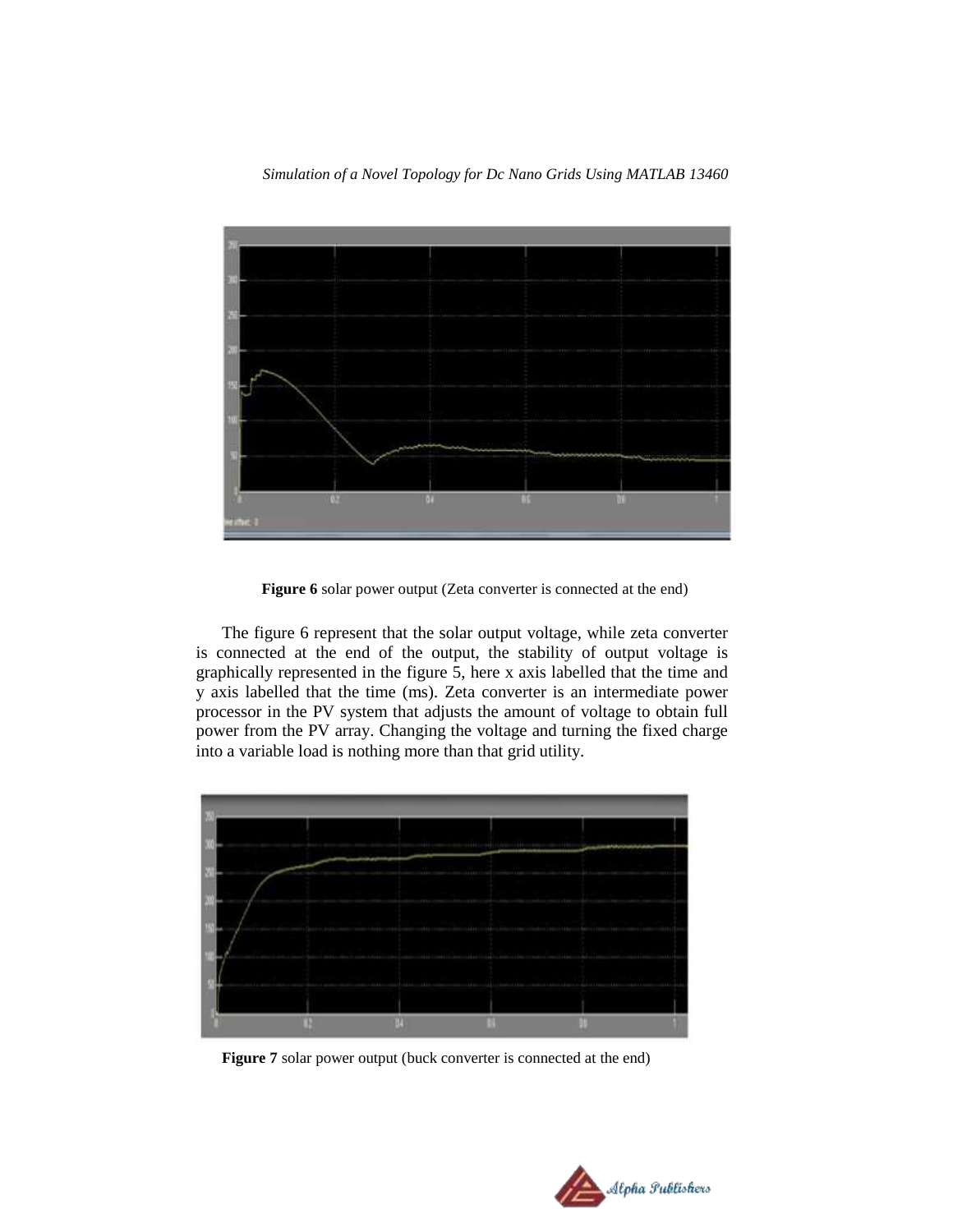The buck converter is connected at grid end, reason of when voltage is down or up condition at that time buck converter has compensate the output voltage to stable condition. When voltage goes low condition, converter act as a boost converter. And another hand voltage goes high, converter act as buck kind to drop the voltage according to the DC load. The buck converter output is graphically represented in the figure 7.



**Figure 8** (a) MPPT output (b) utility grid power (c) temperature variation

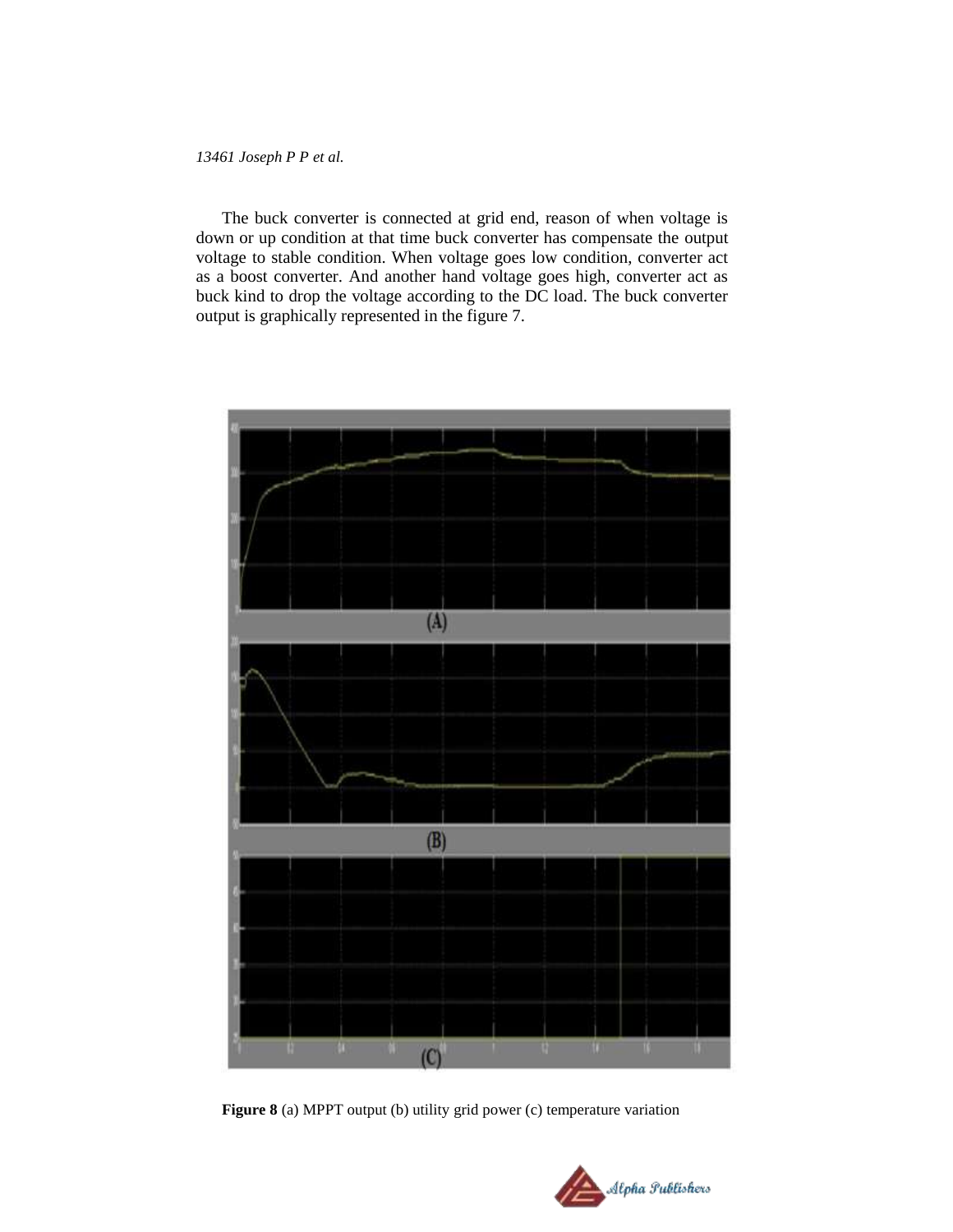In figure 8 represent the output power of solar and utility grid. In figure 8(A) represent the solar power MPPT output, which power is delivered from solar panel through MPPT. Another figure 8 (B) represent that the utility power, which is delivered from the grid. Another figure 8 (C) represent that the temperature variation under different environmental factor. when temperature increases from 25 to 50 degree, when MPPT power goes down. However the grid power is automatically goes to high, this principle can provide uninterrupted power source to the load.



**Figure 9** Total Output across the load in normal working conditions

In figure 9 graphically represent that the system working in normal condition of total output across the load. The module operates at the highest power point in the optimum sunshine state in which the variance of the output conductance is equal to the negative of the output conductance.

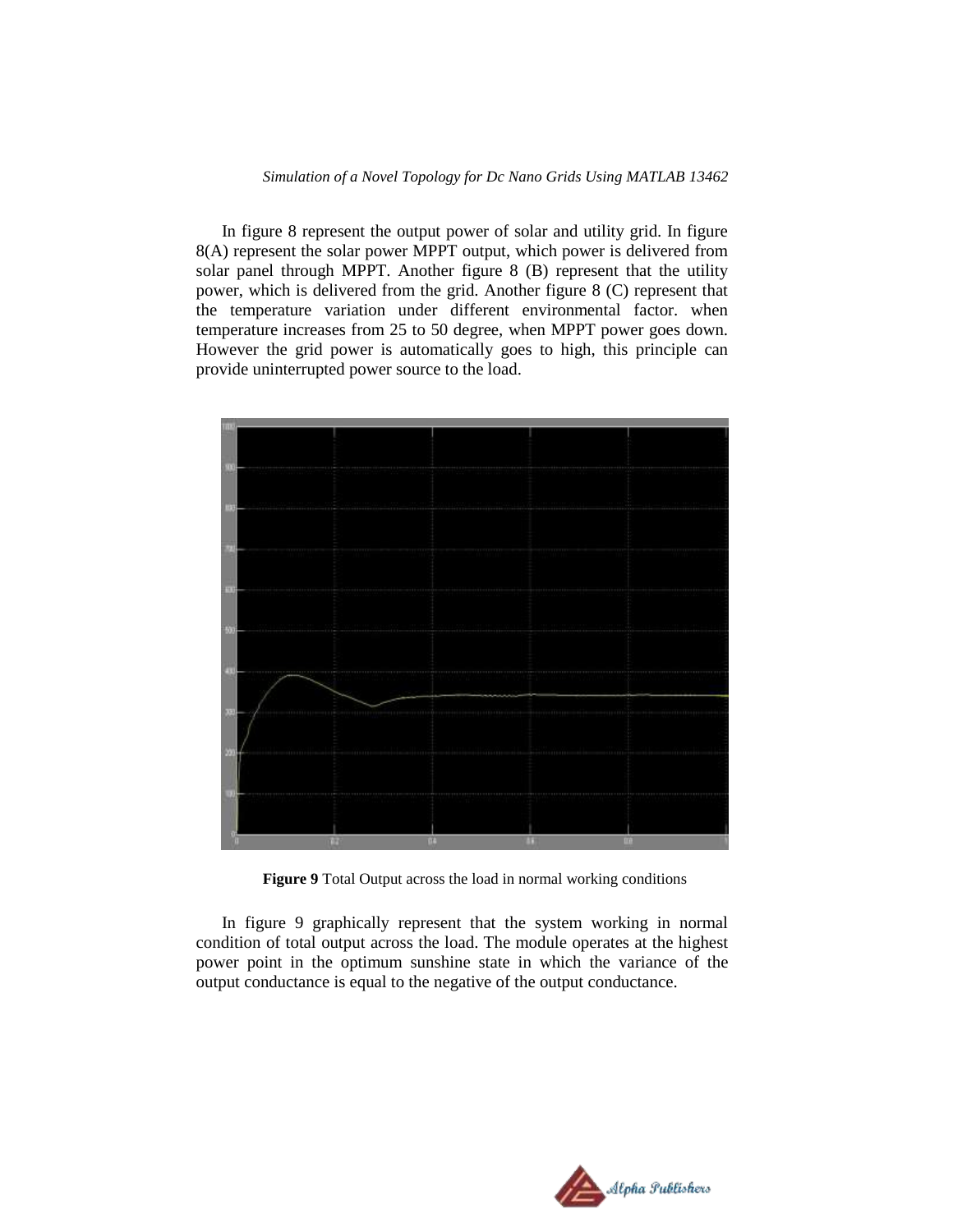*13463 Joseph P P et al.*



**Figure 10** (a) utility output voltage (b) MPPT output voltage

In figure 10 shows that the both utility and MPPT output voltage. In figure 10 (a) represent that the output voltage of utility, which power is delivered from the grid side. On another, figure (b) signifies the output voltage of MPPT, which output is delivered from the solar panel through the MPPT. This technology increases the solar panel's performance. The power output of a circuit is optimum when the Thevenin impedance of the circuit corresponds to the load Impedance according to the maximum power transfer theorem. This makes monitoring the full power point difficult to match impedances. MPPT is tracked in many ways but this paper is dedicated to gradual behaviour. Incremental conductance uses source and current information to find the appropriate point of operation.

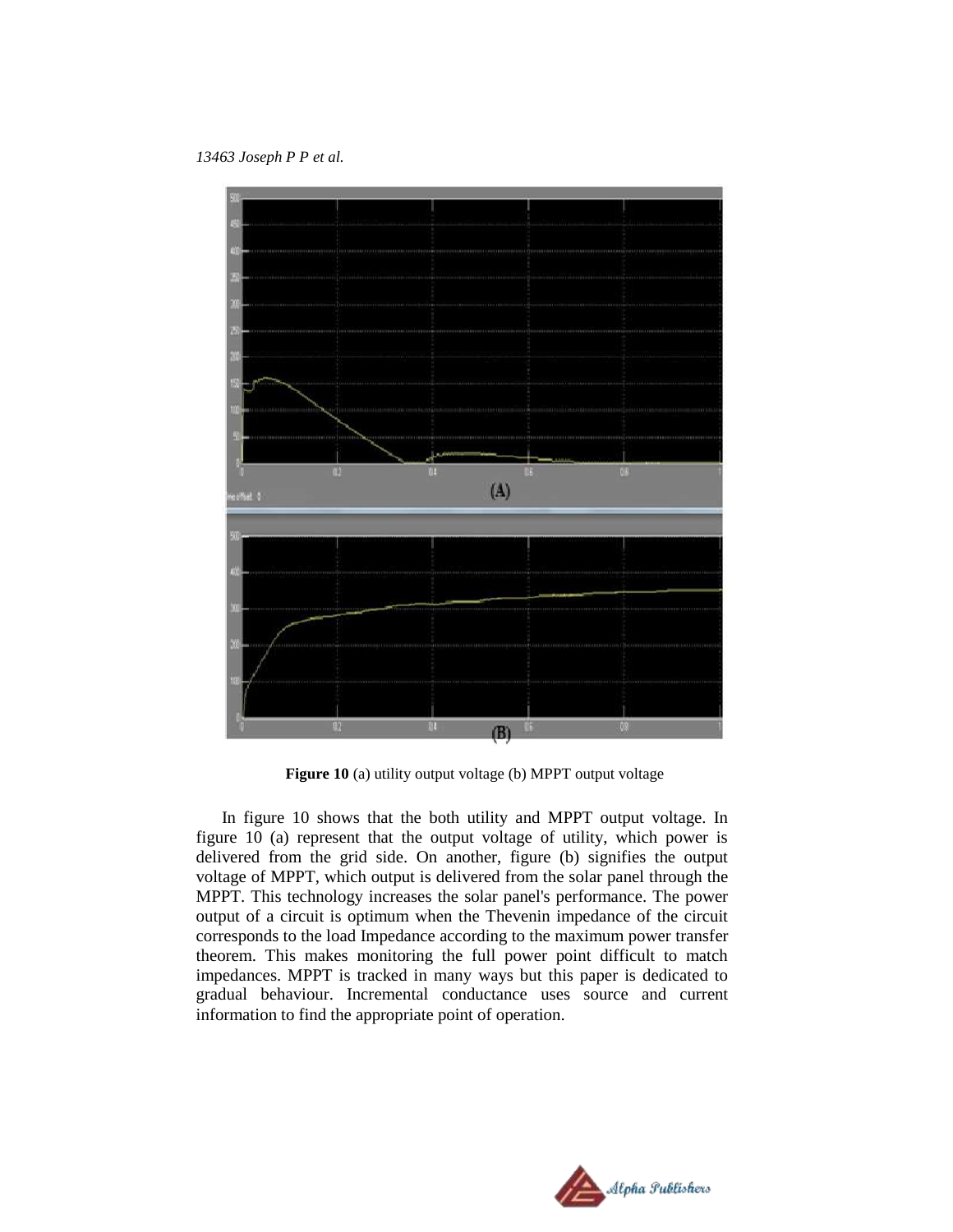It can be seen that the as the MPPT output increases, the utility supply decreases and vice versa, highlighting the power sharing methodolgy of the circuit giving the first preference to the solar power and augmenting the power from utility if required. 340 V is the desired DC as the equivalent to 240V AC.

# **4 Conclusion**

This paper simulates a novel topology using a zeta converter to supply a commercial nano-grid voltage for the application of DC Nano grid output voltages to DC loads for smart office appliances. This DC output voltage level is used for small and high loads of appliances. Constant DC output voltage is achieved by two levels using the Discrete PI controller and the MPPT for maximum track power from the solar PV module. IC MPPT is more efficient and accurate at constant temperature and irradiance. The simulation results show the application of a zeta converter to maintain constant voltage on a DC bus regardless of the variation in solar PV generation. It also improves system voltage efficiency by reducing costs and voltage losses. Simulation circuit blocks can be used seriously to achieve the desired power levels, thus meeting the high power load requirements. Both the Nano grid and its main building block have shown good performance and work is underway to test the entire system experimentally.

# **References**

- [1]. Ganesan SI, Pattabiraman D, Govindarajan RK, Rajan M, Nagamani C, "Control scheme for a bidirectional converter in a self-sustaining lowvoltage DC nanogrid", IEEE transactions on Industrial electronics, Vol.62, no.10, pp.6317-6326, 2015.
- [2]. Sankarananth, S., Sivaraman, P., Karthiga, M., & Divakaran, S. S. "Sustainable Development of an Integrated Numerous DC-to-DC Input Converters for Non-Conventional Sources of Energy and its Applications", Journal of Green Engineering, Vol.10, pp.1516-1532, 2020.
- [3]. P. Muthuvel, S. Arul Daniel, D.G. Yazhini., "Retrofitting domestic appliances for PV powered DC Nano-grid and its impact on net zero energy homes in rural India Eng", Sci. Tech. Inter. J., Vol.9, no.4, pp. 1836-1844, 2016.
- [4]. D. Boroyevich, I. Cvetkovic, R. Burgos, D. Dong., "Intergrid: a future electronic energy network", IEEE J. Emerg. Sel. Topics Power Electron, Vol.1, no.3, pp. 127-138, 2013.

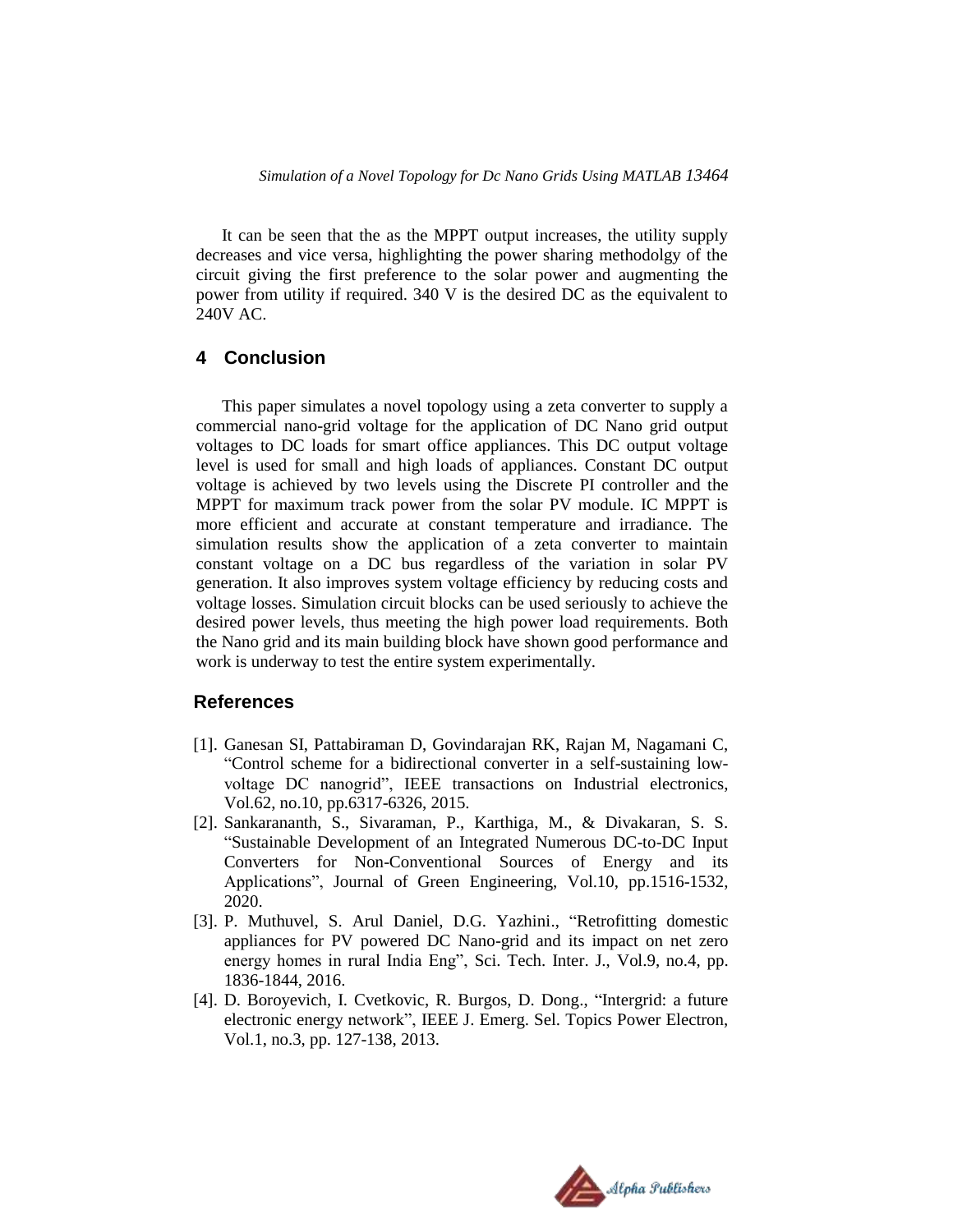- [5]. J.K. Kaldellis, D. Zafirakis, E. Kondili., "Optimum sizing of photovoltaic-energy storage systems for autonomous small islands" Int. J. Electr. Power Energy Syst., Vol.32, no.12, pp. 24-36, 2010.
- [6]. N.D. Nordin, H.A. Rahman., "A novel optimization method for designing standalone photovoltaic system Renew", Energy, Vol. 89, no.6, pp. 706-715, 2016.
- [7]. Al-Najideen, M. I., & Alrwashdeh, S. S., "Design of a solar photovoltaic system to cover the electricity demand for the faculty of Engineering-Mu'tah University in Jordan. Resource-Efficient Technologies, Vol. 3, no. 4, pp.440-445, 2017.
- [8]. D. Silva, O. Mohammed., "Demand Side Load Control with Smart Meters", IEEE Power & Energy Society General Meeting, Vol.13, no.5, pp. 1-5, 2013.
- [9]. Shahidehpour M, Li Z, Gong W, Bahramirad S, Lopata M., "A Hybrid ac\/dc Nanogrid: The Keating Hall Installation at the Illinois Institute of Technology", IEEE Electrification Magazine, Vol.7, no.5, pp. 36-46, 2017.
- [10].Cecati C, Khalid HA, Tinari M, Adinolfi G, Graditi G., "DC nanogrid for renewable sources with modular DC/DC LLC converter building block", IET Power Electronics, Vol.3, no. 10, pp. 536-44, 2016.
- [11].Caldognetto T, Mion E, Bruschetta M, Simmini F, Carli R, Tenti P., "A Model Predictive Approach for Energy Management in Smart Buildings", 21st European Conference on Power Electronics and Applications, Vol.3, no. 12, pp.12-20, 2019.
- [12].Burmester D, Rayudu R, Seah WK., "Use of maximum power point tracking signal for instantaneous management of thermostatically controlled loads in a dc nanogrid", IEEE Transactions on Smart Grid, Vol. 15, no.9, pp.6140-8, 2017.
- [13].Amir A, Che HS, Amir A, El Khateb A, Abd Rahim N., "Transformerless high gain boost and buck-boost DC-DC converters based on extendable switched capacitor (SC) cell for stand-alone photovoltaic system", Solar Energy, Vol.1, no. 22, pp. 171-212, 2018.